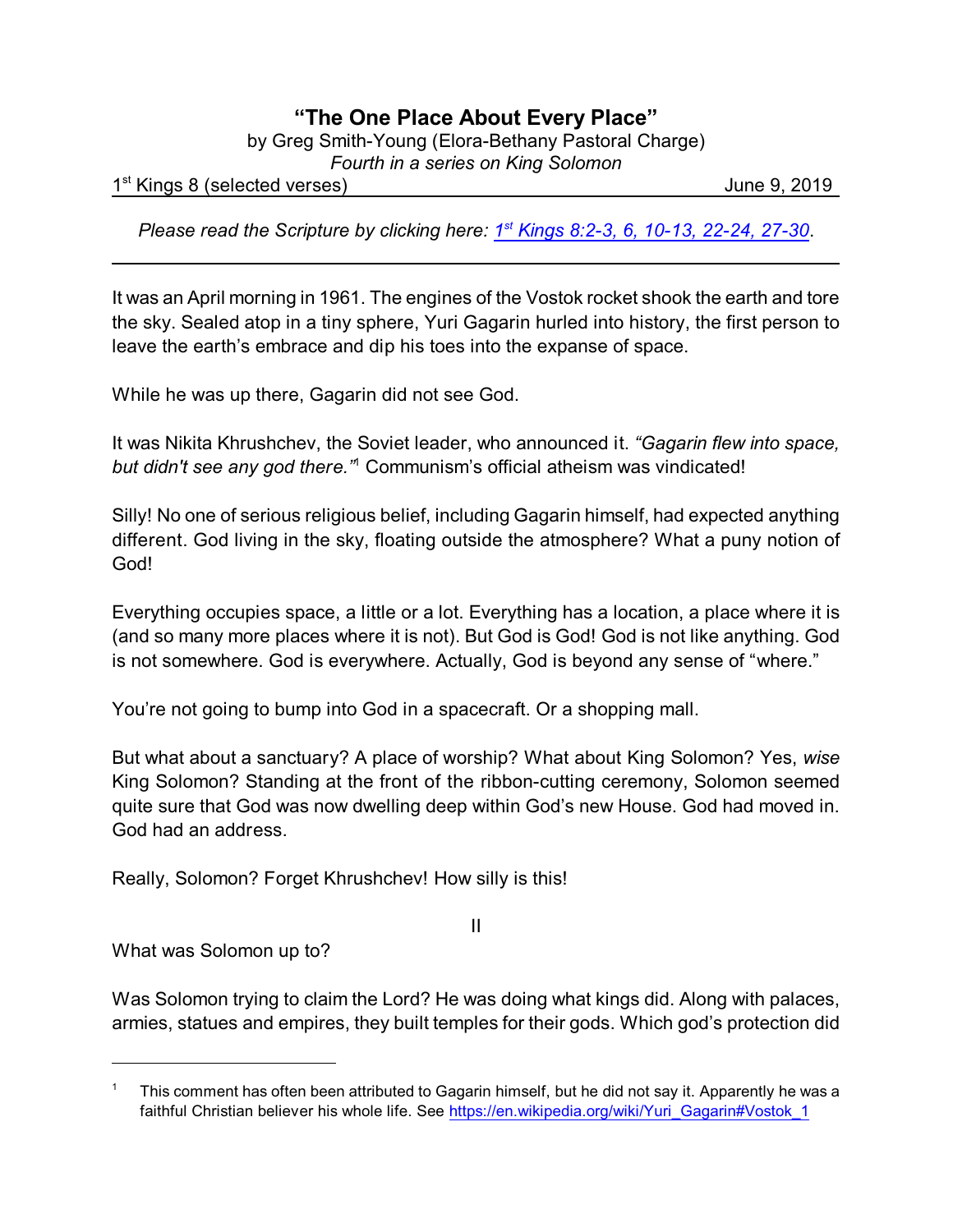they want to guarantee? Which god's support did they want to secure? Which god's power would pump up their own prestige? The best thing to do would be to build that god a temple! $2$ 

Was Solomon claiming the Lord as his own? As if that could work! God is God! Silly.

Was Solomon trying to tie God to one place? $3$  The Lord has a tendency to show up when unexpected, or inconvenient. The Lord seems absent when most desired, or needed. Other kings could create statues of their gods, images fixed and stable. When they wanted to find their gods, they knew where to go. Their gods stayed put. But for the Lord's People, this was not an option. You've heard of the Ten Commandments. Number two . . . no images of God. No idols whatsoever. But maybe a Temple will do the trick. Entice the Lord with some fancy digs. Maybe God would then stay put.

Was Solomon tying the Lord to one place? As if that could work! God is God! Silly.

Was Solomon trying to house the Lord? Just look at how the thing was designed. We call it a "temple," but the Hebrew word simply means "house," *bayit*. I have a *bayit*, you have a *bayit*, the king has a *bayit*. Let's give the Lord a *bayit* too. Not like my *bayit* or your *bayit*. The Lord's will be very, very nice. Like the king's *bayit*. Even the floor plan was domestic, in a palace sort-of-way. You had the front room for receiving guests (in this case, offerings), the middle room for servants to work (in this case, priests), and the inner room for the royal family only (in this case, the most sacred space was only for God).<sup>4</sup>

Was Solomon trying to house God? As if that could work! God is God! Silly.

III

No. Solomon was not silly. He was wise.<sup>5</sup>

<sup>2</sup> John Goldingay, Old Testament Theology Volume 1: Israel's Gospel (Downers Grove, IL: InterVarsity, 2003), 564.

<sup>3</sup> Ibid, 563.

<sup>4</sup> "The basic shape corresponds to that of many Canaanite sanctuaries and royal palaces. That's partly because it follows the logic of any house, or in particular of a palace. There is a public area where people are welcome into the king's presence, the equivalent of a yard or a lounge; there is the hall where the king would meet his staff; and there are the king's private quarters." John Goldingay, 1 & 2 Kings for Everyone (Louisville, KY: Westminster John Knox, 2011), 27.

 $\overline{5}$  We who like to think of ourselves as modern, often look down on the ancients. We scoff at their "backward," "primitive," and "unsophisticated" notions. It's an arrogance that afflicts us. Renowned documentary film maker Ken Burns said, "The great arrogance of the present is to forget the intelligence of the past." Interview by Bernard A. Weisberger in American Heritage 41.6 (Septemrer/October 1990). www.americanheritage.com/great-arrogance-present-forget-intelligence-past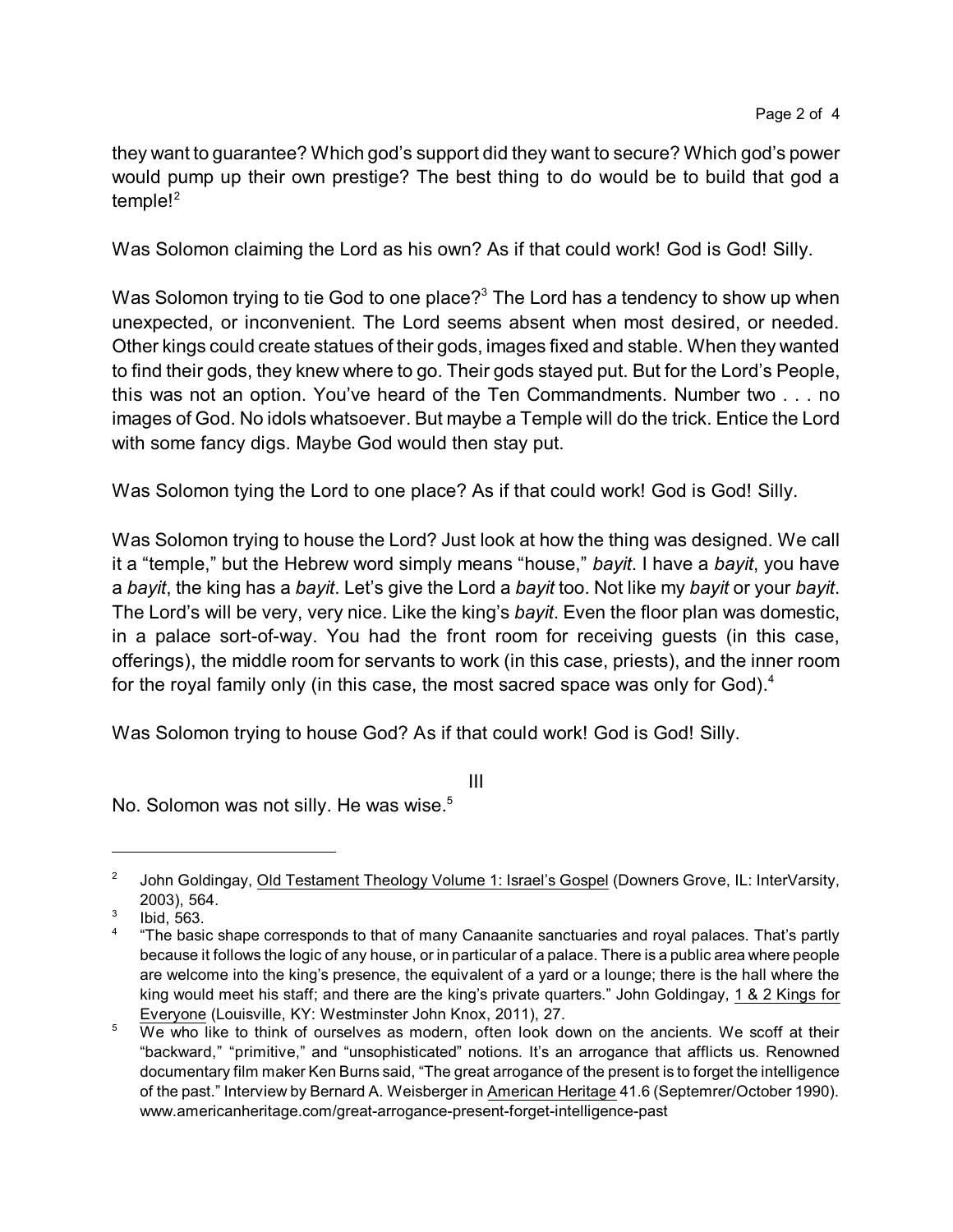Even as he is dedicating this Temple, his masterpiece . . . even as he is turning over the keys to God, so to speak — "*I have indeed built You a lofty House as a place where You can live forever"* — even then, Solomon knows. He says so.

> *But how could God possibly live on earth? If heaven, even the highest heaven, can't contain You, how can this House that I've built contain You?*

Solomon gets it.<sup>6</sup> It's the paradox of God's Presence. A paradox is two things, two truths, two ideas that don't fit together, yet belong together, and work together.

God is fully everywhere, and beyond every-where. And, God is right here.

God is at everyplace. And, God is at this place.

God is not physical. And, God is at home in this physical creation which God makes.

God is always present. And, our experience of God's Presence comes and goes, is here and not here. God's Presence is a gift given and a gift withheld. God's Presence is comforting and frightening. We come to God, and we run away from God, and God is always present.

God's Presence filled the Temple, as solid as a cloud that pushed everyone out. Was that God? Yes, and no. Had God moved into the place? No, and yes. Would God stay there? Yes, and no. Does this make any sense? No, and yes.

IV

How is God present with you? With us? Everywhere, and right here? All the time, and right now?

When it came to knowing God's Presence, did the Temple matter? Yes, and no. What about this place? Or any particular place? No, and yes.

Particular places do matter. God's Temple proclaimed: Here you meet God! The Presence Divine reaches out for you, draws you, welcomes you. That's what holy places do. They proclaim for us: God is here! They are meeting places for God with us.

<sup>6</sup> John Goldingay unfolds Solomon's understanding, first in Israel's Gospel, 570 and then in 1 & 2 Kings for Everyone, 35-36.